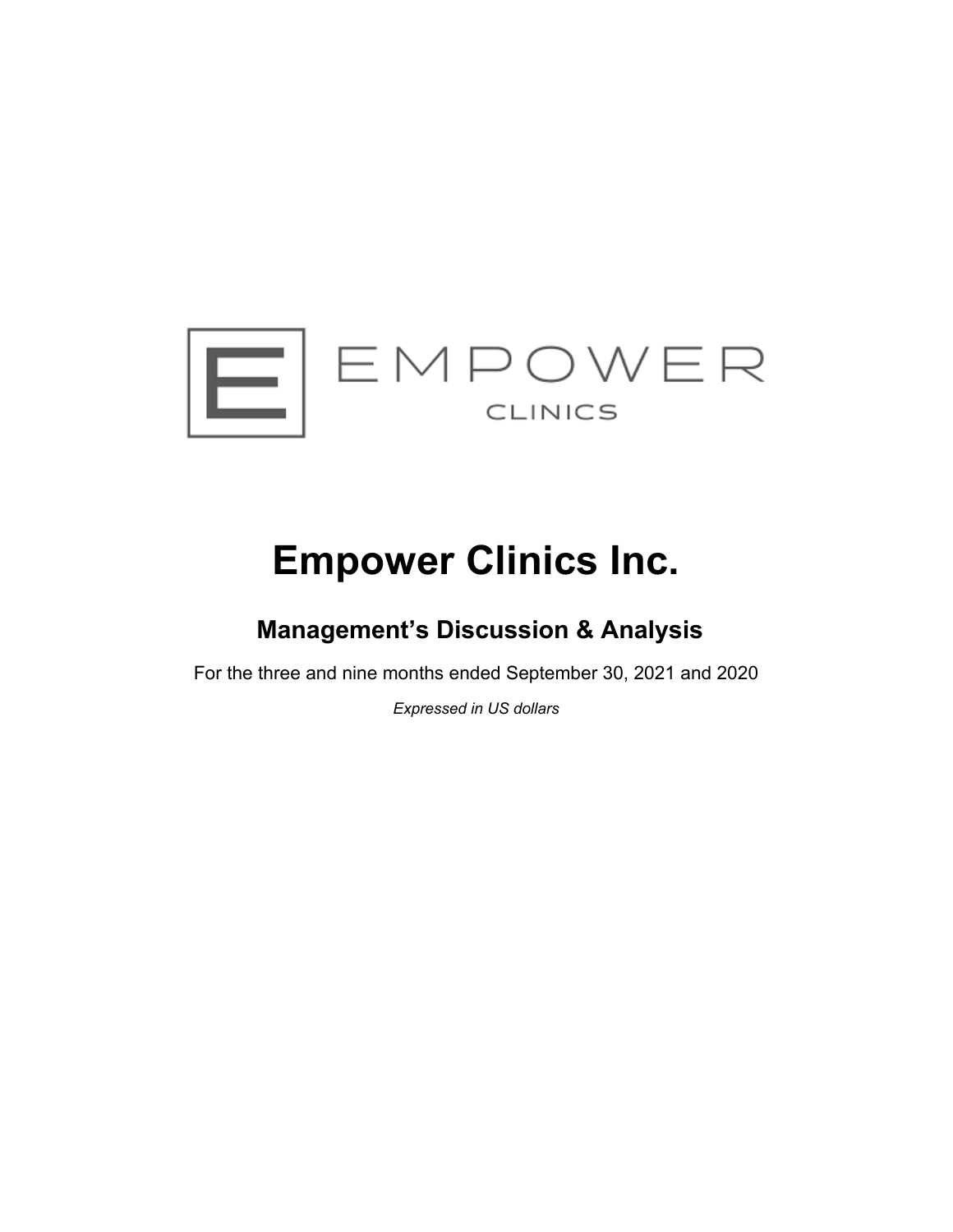For the three and nine months ended September 30, 2021 and 2020

## **Preface**

In this Management's Discussion & Analysis ("MD&A), "Empower", the "Company", or the words "we", "us", and "our" refer to Empower Clinics Inc. together with its subsidiaries.

This MD&A comments on our financial condition, financial performance, and results of operations for the three and nine months ended September 30, 2021 and 2020. All amounts are expressed in US dollars unless otherwise noted. Past performance may not be indicative of future performance. This MD&A is supplemental and should be read in conjunction with the unaudited condensed interim consolidated financial statements and accompanying notes for the three and nine months ended September 30, 2021 and 2020 (the "Financial Statements"), the audited consolidated financial statements and accompanying notes for the year ended December 31, 2020 (the "Annual Financial Statements") and the annual Management's Discussion & Analysis for the year ended December 31, 2020 (the "Annual MD&A").

All financial information contained in this MD&A and in the Financial Statements is prepared in accordance with International Financial Reporting Standards ("IFRS"), including IAS 34 *Interim Financial Reporting,* as issued by the International Accounting Standards Board ("IASB"), except for non-GAAP information as noted and where a reconciliation to IFRS is provided.

The first, second, third and fourth quarters of the Company's fiscal years are referred to as "Q1", "Q2", "Q3" and "Q4", respectively. The nine months ended September 30, 2021 and 2020 are referred to as "YTD 2021" and "YTD 2020", respectively. The years ended December 31, 2020, 2019 and 2018, are also referred to as "fiscal 2020", "fiscal 2019" and "fiscal 2018", respectively.

In preparing this MD&A, we have considered all information available to us up to November 22, 2021.

This MD&A contains forward-looking information within the meaning of Canadian securities laws. Refer to "Cautionary Note Regarding Forward-Looking Statements". All statements made by management are subject to the risks and uncertainties identified in the "Risks and Uncertainties" section of this document.

This MD&A has been prepared by reference to the MD&A disclosure requirements established under National Instrument 51-102 "Continuous Disclosure Obligations" of the Canadian Securities Administrators. Additional information regarding the Company is available on our website at www.empowerclinics.com and on SEDAR at www.sedar.com.

## **Nature of Operations**

Headquartered in Vancouver, British Columbia, Empower is a federally incorporated Canadian company that is publicly traded on the Canadian Securities Exchange ("Exchange") under the symbol CBDT, quoted on the OTCQB under the symbol "EPWCF" and quoted on the Frankfurt Stock Exchange under the symbol "8EC.F 8EC.MU, 8EC.SG".

Empower is a leader in integrated healthcare and diagnostic solutions in the United States and Canada and is reshaping the model for patient-first integrated healthcare and wellness by leveraging our experience with clinic management, technology, quality products, medical and paramedical expertise. Supported by an experienced leadership team and in partnership with renowned pharmacy brands, Empower is aggressively growing its clinical and digital presence across North America. Our Health & Wellness and Diagnostics & Technology business units are positioned to positively impact the integrated health of our patients, while simultaneously providing long term value for our shareholders.

#### **The Medi-Collective**

On August 16, 2021, Empower launched The Medi-Collective ("TMC"), the evolution of Empower's network of integrated healthcare clinics in Canada providing body and mind wellness, and treating patients with primary care, paramedical services and specialty services. The Medi-Collective (TMC) is a multi-disciplinary group of medical practitioners dedicated to applying a collaborative working model with the goal of delivering effective community healthcare and positive wellness. TMC's practice starts and ends with the people who make up our community, from our top-quality practitioners striving for excellence every day, to the patients and clients we care for. Fueled by the belief that effective healthcare is as much a mental approach as a physical one and by bringing together the power of positive attitudes with the most advanced medical methodologies, we create the best possible opportunity to produce the best possible outcomes for everyone involved, physically and mentally.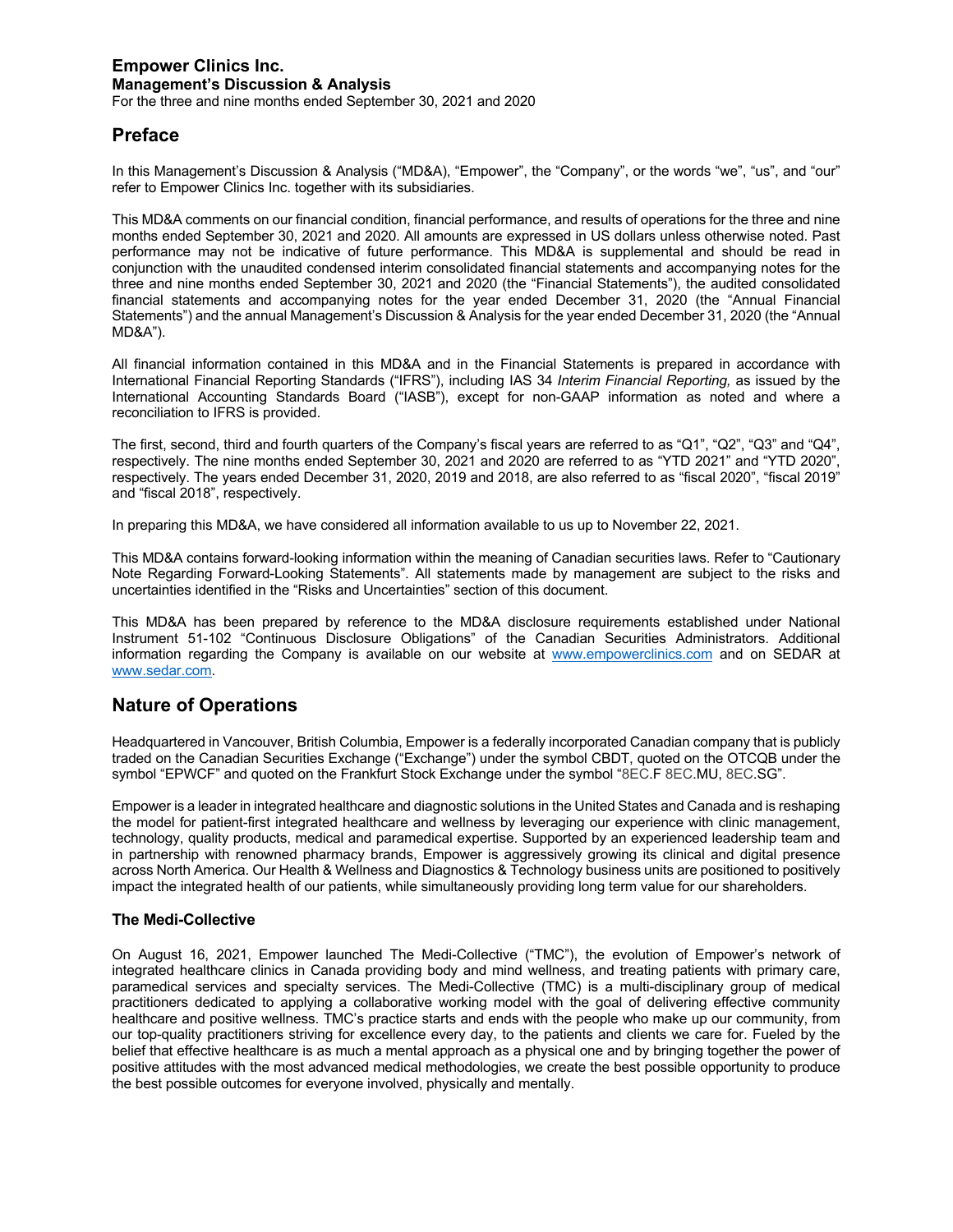For the three and nine months ended September 30, 2021 and 2020

In partnership with renowned pharmacy brands, TMC is a channel for accessible and modern healthcare while providing communities with high-quality service through professionally trained medical practitioners. TMC's clinics provide patient accessibility through digital and telemedicine care offerings. TMC operates software platforms to manage patients through the medical consultation process that is a compliant Electronic Health Record system and patient management portal. It provides improved management of patients while improving the ability of our doctors, admins and staff to treat and serve patients needs. The tele-medicine platform allows patients to register and select an appointment time to conduct a private consultation with one of the physicians remotely through a secure video link, thereby extending the reach of our clinic operations beyond the physical clinic locations.

As of the date of this MD&A, The Medi-Collective has five operational clinic locations and seven clinics undergoing construction.

#### **Kai Medical**

Through its subsidiaries Kai Medical Laboratory, LLC and Kai Medical Canada Corp. (together "Kai Medical"), Empower provides world-class medical diagnostics and testing services. Kai Medical provides large-scale testing capability to support specimen testing demand from enterprise level customers with a focus on key industries such as film & television production, tourism, hospitality, care homes, medical clinics and facilities in the United States.

Kai Medical operates its direct-to-consumer platform, Kai Care, at www.kaitests.com serving the U.S. market with the Kai Care at-home Saliva RT-PCR test kit. The Company anticipates obtaining Health Canada approval to sell Kai Care specimen collection kits to support Canadian consumers. In Canada, Kai Medical's rapid antigen test for COVID-19 is available in stores at numerous pharmacies. Kai Medical has an aggressive research and development plan to launch more diagnostic solutions – including blood, hormone and vitamin testing.

#### **MediSure**

On July 30, 2021, the Company acquired Medi+Sure Canada Inc. ("MediSure"). Founded in 2010, MediSure has been dedicated to producing affordable, quality diabetes products that bring economic value to the diabetes testing market while delivering world-class training and educational support to those living with the disease. MediSure has an established pharmacy footprint in Canada that aligns with the Empower growth strategy of working with and supporting pharmacies and the communities they serve. Management expects the acquisition to bolster Empower's direct-toconsumer testing products initiative. MediSure's existing products include diabetic glucose meters and blood sugar tests meeting all ISO standards.

## **Outlook**

The Company continues to be active and opportunistic with respect to mergers and acquisitions opportunities, with the goal of advancing its business plan and to increase shareholder value where possible. Additionally, the Company may seek to acquire third party channel partners to increase its patient base, profitability, and to increase shareholder value through the effective utilization of its existing operations. Outlook for the Company's existing operations is discussed below.

#### **The Medi-Collective**

Since the launch of The Medi-Collective in August 2021, the Company has five operational clinics, seven clinics under development and construction, 21 clinics in the due diligence phase, and eight clinics in the acquisition stage, for a total expansion pipeline of 41 clinics.

On October 21, 2021, the Company announced the proposed acquisition of a practice operating four clinics in the Thornhill area of Ontario (the "Thornhill Clinics") and on October 27, 2021, the Company announced that it had entered into a non-binding term sheet to acquire all of the shares of a practice operating four clinics in the Sudbury area of Ontario (the "Sudbury Clinics"). If completed, the acquisition of each practice is expected to add an additional \$4 million in annual revenue per practice (or \$8 million in total) based on their 2020 results. The Company expects to incorporate the existing family medicine operations of both practices into the TMC brand of clinics which would result in approximately 50 physicians being added to the TMC staff offering full-service family medicine consultations and services. The Thornhill Clinics have a patient roster of approximately 200,000 while the Sudbury Clinics have a patient roster of approximately 400,000, the addition of which would greatly amplify the TMC patient database. Following the acquisitions of the Thornhill Clinics and the Sudbury Clinics, TMC will be able to offer its hallmark family telemedicine operation and other specialist services, including dermatology, internal medicine, cardiology and nephrology.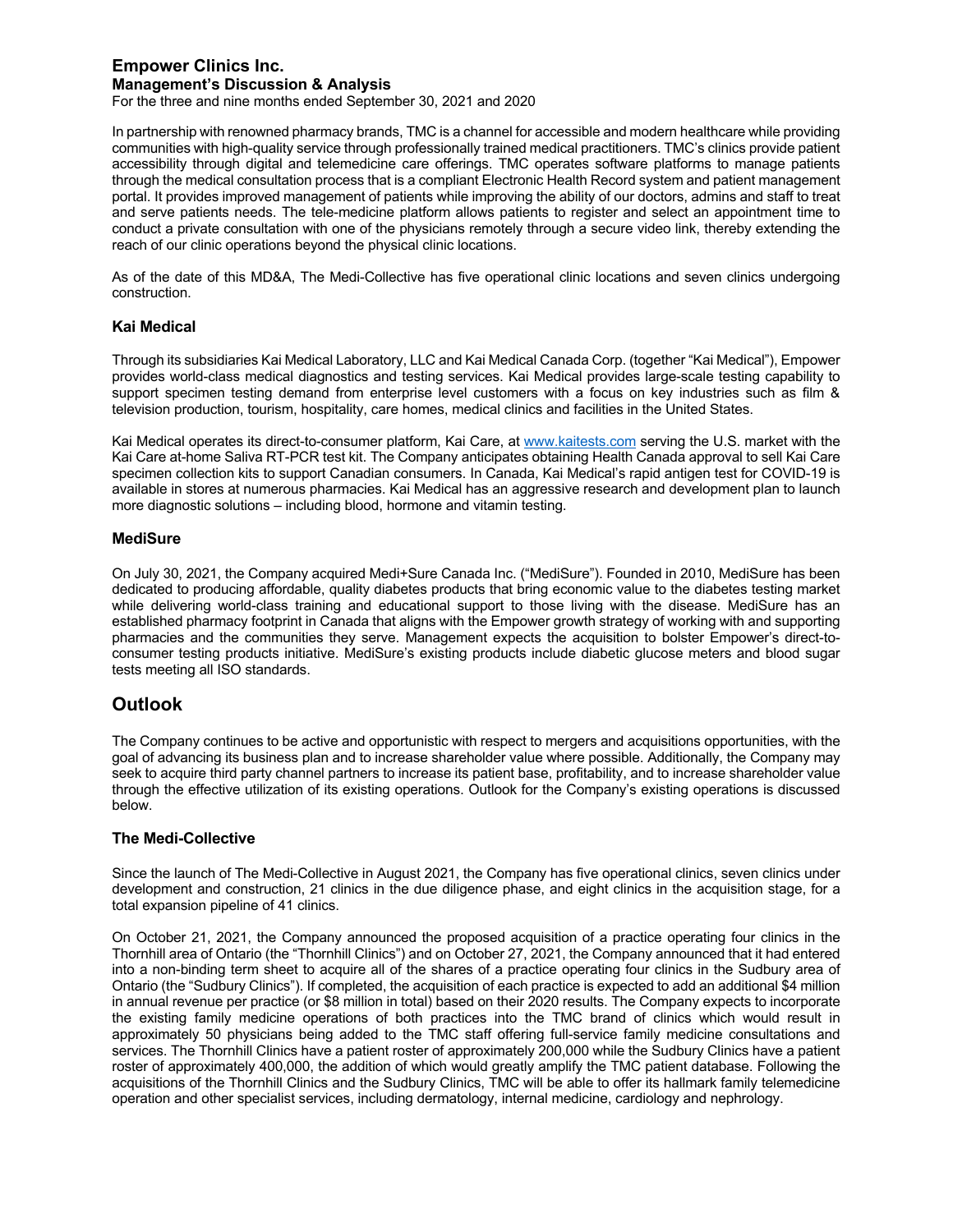For the three and nine months ended September 30, 2021 and 2020

Across all TMC clinics, the Company plans to market other Empower Clinics services and products such as Kai Care testing solutions and MediSure diabetic management solutions to existing and incoming clinic patients.

#### **Kai Medical**

On October 12, 2021, the Company announced that it entered into a service agreement with Fobi AI Inc. ("Fobi") to integrate Fobi's artificial intelligence data applications and wallet pass platform into Kai Medical's Kai Care COVID-19 testing product and back-end lab management system, which will create a much more secure and seamless next level of digital customer experience for not only COVID-19 but for all other future testing applications, receiving results and providing verification of a negative COVID-19 test. As part of the Kai Care testing process, all customers will now have the ability to download a Kai Care Wallet pass directly into the native wallet that lives in all Apple & Android mobile phones. The Kai Care Wallet pass will then be used for delivering test results direct to the mobile wallet in a safe and secure format. The new digital offering is very well timed given various international government mandates in regard to digital health passport requirements with proof of vaccinations and negative COVID-19 test requirements.

The Kai Care Wallet pass can also be used by Empower as a new customer engagement channel. User adoption and retention of Wallet passes is much higher than normal mobile phone Apps, and campaigns for additional Kai Labs tests or relevant 3rd party products or services can be pushed out to their customers through banner ads on the front of the Wallet pass, links on the back of the Wallet pass, or through push notifications to customer mobile phone lock screens. The new integrated solution also has a very high level of data security, with Fobi's Wallet pass powered by Hedera Hashgraph. This new engagement channel also opens up significant new advertising and data monetization options for both Empower and Fobi. In particular, Empower can now use the Wallet pass to promote and monetize products such as their own new testing products, as well as other 3rd party products such as travel insurance, etc. Under the terms of the agreement, Fobi will receive revenue for each Wallet pass downloaded and Fobi and Empower will split the proceeds of any new advertising or data monetization revenue opportunities realized from this service agreement.

On October 25, 2021, the Company announced that Kai Medical received approval from the Texas Department of State Health Services (DSHS) and the United States Department of Health and Human Services (HHS) to administer COVID-19 vaccinations in the US. Kai Medical can immediately begin placing orders for the Pfizer-BioNTech and Johnson & Johnson COVID-19 vaccines. Kai Medical has a team of trained and certified staff members able to catalogue and administer vaccinations. Kai Medical vaccinations can be coordinated through government COVID-19 vaccination portals, or businesses, schools, and other groups can directly connect with Kai Labs to coordinate vaccination clinics. The Company expects that the new vaccine administration program can increase revenue in Kai Medical for the remainder of fiscal 2021 and beyond.

#### **MediSure**

On October 14, 2021, the Company announced that, through a competitive bid process, MediSure was awarded a contract with the British Columbia First Nations Health Authority (the "FNHA") to provide diabetic testing products for communities supported by the FNHA. Under the contract, MediSure will supply the FNHA with its proprietary MediSure Multi-User Glucose Meter, Test Strips, and Control Solution for the FNHA effective immediately until August 31, 2023. Through collaboration with the FNHA's community delivery program, MediSure is fulfilling its mission of providing affordable, high-quality diabetic management products to all Canadians. In conjunction with other contracts, MediSure is forging ahead on its path to become the preferred Canadian supplier of diabetic management devices. The Company anticipates that this contract can increase revenue through the end of 2021 and beyond.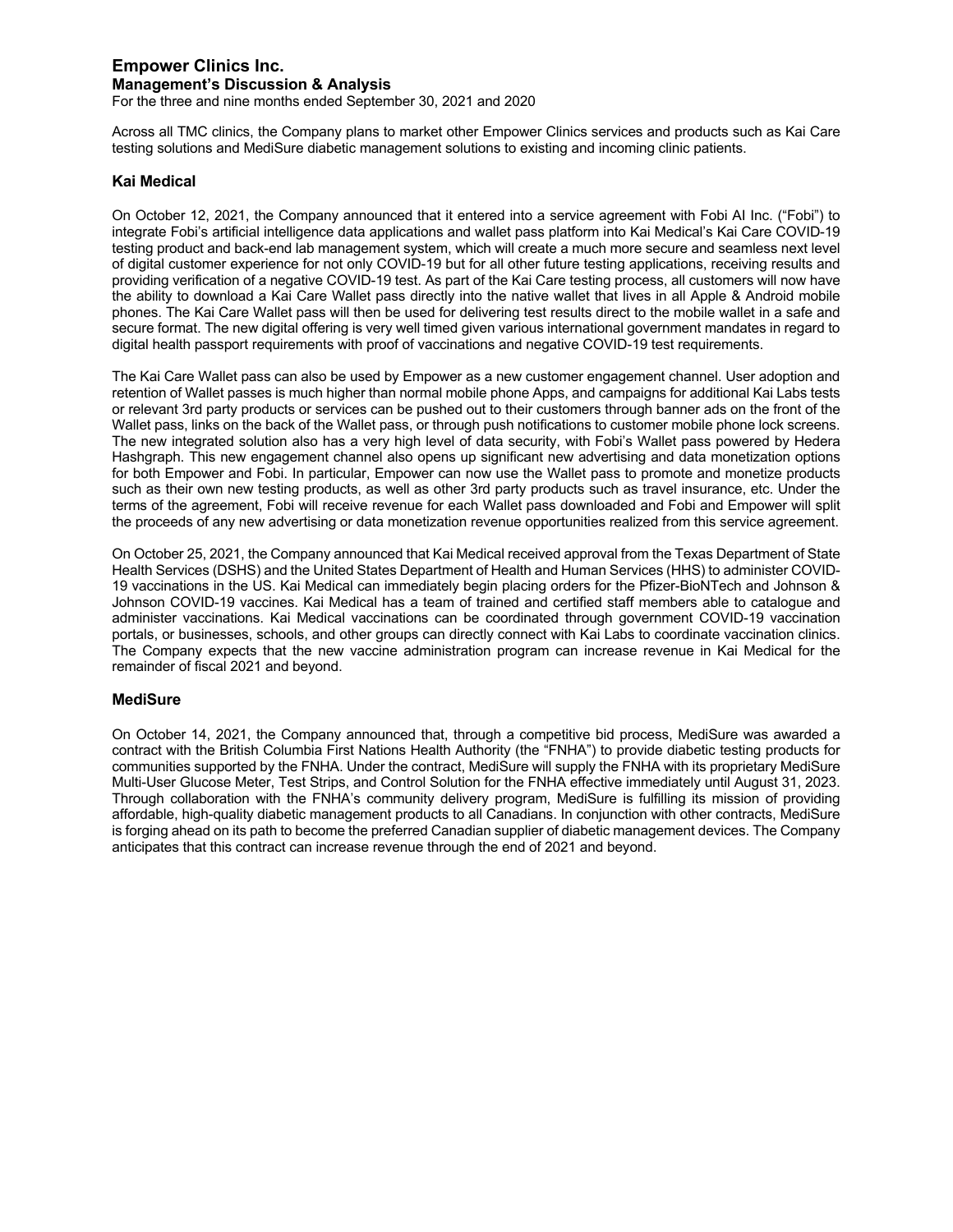For the three and nine months ended September 30, 2021 and 2020

## **Financial Highlights**

The following table presents select financial highlights from the results of operations for three and nine months ended September 30, 2021 compared to September 30, 2020.

|                                          | Three months ended |               | Nine months ended |               |
|------------------------------------------|--------------------|---------------|-------------------|---------------|
|                                          | September 30,      | September 30, | September 30,     | September 30, |
|                                          | 2021               | 2020          | 2021              | 2020          |
|                                          |                    | \$            |                   | S             |
| Total revenue                            | 405,707            | 85.960        | 3,226,335         | 222,690       |
| Net clinic revenues                      | 387,330            | 46.758        | 1,633,997         | 115.790       |
| Income (loss) from continuing operations | 2,330,242          | (313,622)     | (23,010,230)      | (1,407,094)   |
| Loss from discontinued operations        | (60,527)           | (146,413)     | (512, 931)        | 26.778        |
| Net income (loss) for the period         | 2,269,715          | (460,035)     | (23, 523, 161)    | (1,380,316)   |
| Adjusted EBITDA <sup>(1)</sup>           | (340,518)          | (668,449)     | (1,921,533)       | (1, 275, 231) |

 $<sup>(1)</sup>$  Adjusted EBITDA is a non-GAAP financial measure that is calculated as income (loss) from continuing operations before</sup> depreciation and amortization, interest, accretion, share-based compensation, and gain or loss from changes in fair value of warrant liability.

The following table presents select financial highlights of the Company's financial condition as at September 30, 2021 and December 31, 2020.

|                              | September 30, | December 31. |
|------------------------------|---------------|--------------|
|                              | 2021          | 2020         |
|                              |               |              |
| Cash                         | 2,160,587     | 4.889.824    |
| Working capital (deficiency) | (1,784,734)   | (1,746,818)  |
| <b>Current liabilities</b>   | 5.541.841     | 7.000.937    |
| Non-current liabilities      | 3,665,673     | 7,719,683    |

#### **Third Quarter Financial Review**

The following table summarizes the results of operations for the three months ended September 30, 2021 and 2020

|                                                   | Q3 2021       | Q3 2020    |
|---------------------------------------------------|---------------|------------|
|                                                   | S             | S          |
| Revenue                                           | 405,707       | 85,960     |
| Gross margin                                      | 387,330       | 46,758     |
| Operating expenses                                | 666.572       | 631,308    |
| Legal and professional fees                       | 233.388       | 127.776    |
| Depreciation and amortization expense             | 154.575       | 29,525     |
| Share-based payments                              | 236,201       | 1,738      |
| Loss from operations                              | (903, 406)    | (743, 589) |
| Gain on change in fair value of warrant liability | (3, 121, 006) | (435, 607) |
| Other (income) expenses                           | (112,642)     | 5,640      |
| Net income (loss) from continuing operations      | 2,330,242     | (313,622)  |
| Net loss from discontinued operations             | (60, 527)     | (146,413)  |
| Foreign currency translation adjustment           | (3,311)       |            |
| Comprehensive income (loss) for the period        | 2,266,404     | (460,035)  |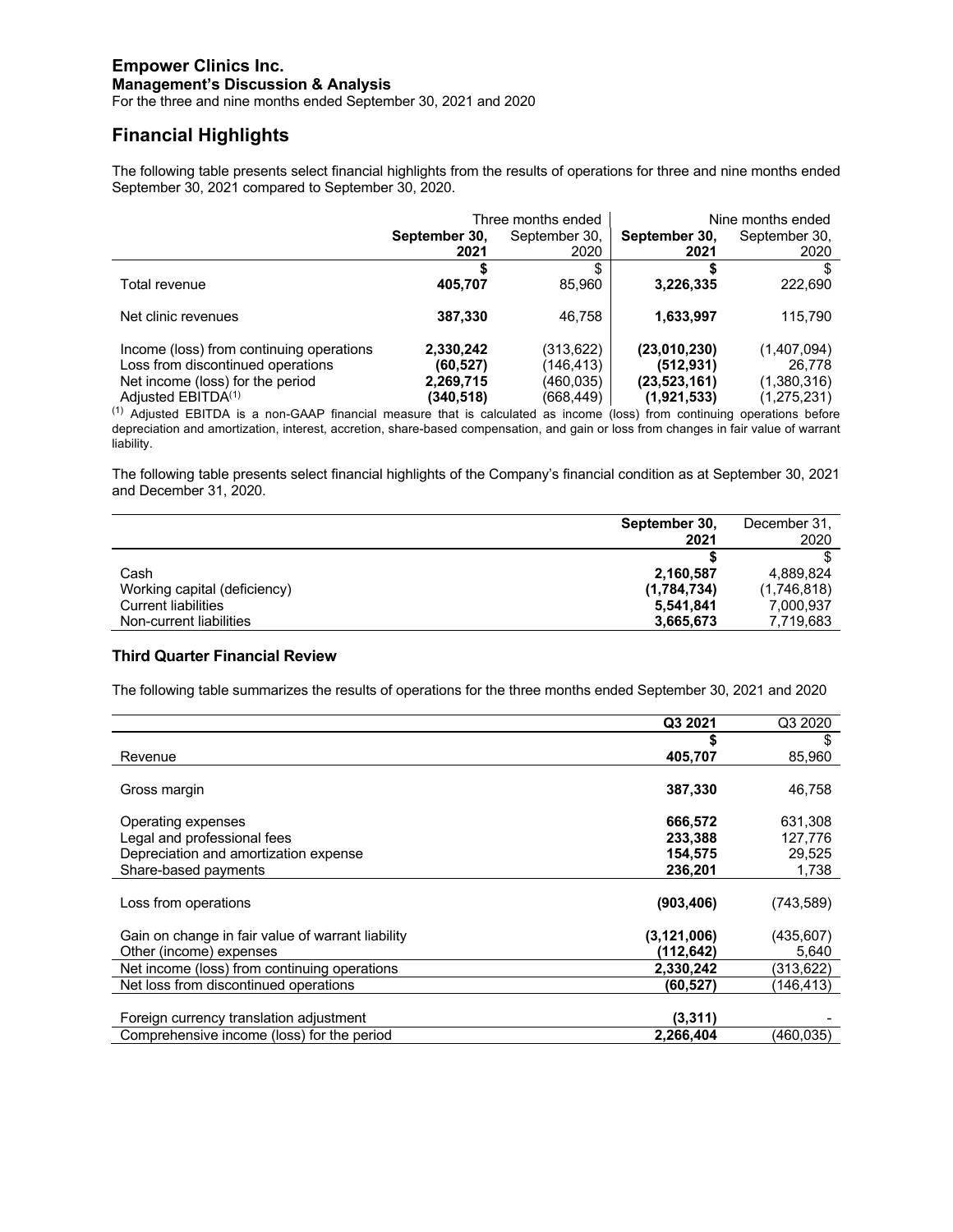For the three and nine months ended September 30, 2021 and 2020

#### **Revenue**

Revenue in Q3 2021 was \$405,707, compared to \$85,960 in Q3 2020. The Company's revenue was earned from patient visits to existing clinics throughout the Medi-Collective network and from COVID-19 testing performed by Kai Medical. Of total revenue in Q3 2021, \$206,639 related to COVID-19 testing. Q3 2020 revenue resulted only from clinic services.

#### **Gross margin**

Gross margin in Q3 2021 was \$387,330 compared to \$46,758 in Q3 2020 and is calculated as revenue less the direct expenses of clinic services and product sales offset by the reversal of a provision previously recorded against certain inventory that had not yet met regulatory approval.

#### **Operating expenses**

Operating expenses were \$666,572, which increased from \$631,308 during Q3 2020. The increase is primarily related to increase salaries and benefits and additional advertising and promotion costs, which are a direct result of the Company launching capital markets and investor relations marketing programs in order to increase visibility and awareness to the investment community and prospective shareholders and to more effectively communicate developments of the Company.

#### **Legal and professional fees**

Legal and professional fees were \$233,387, compared to \$127,774 during Q3 2020. The increase is primarily related to the acquisition of MediSure Q3 2021, and business advisory and consulting expenses.

#### **Depreciation and amortization expense**

Depreciation and amortization expense was \$154,575, compared to \$29,525 during Q3 2020 as a result of the depreciation of acquired property and equipment from Kai Medical, LP&A, and Medi-Collective. Kai Medical completed the expansion of its testing facility in Dallas, TX in Q3, resulting in incremental depreciation on the new assets available for use.

#### **Share-based payments**

Share-based payments were \$236,201, compared to \$1,738 during Q3 2020. The share-based payments expense is the fair value of share options recognized as an expense during the period based on the fair valued determined by the Black-Scholes option pricing model.

#### **Gain on change in fair value of warrant liability**

The Company recorded a gain on the change in the fair value of its warrant liability of \$3,121,006 compared to a gain of \$435,607 during Q3 2020 due to the requirement to revalue the share purchase warrants upon exercise or at every quarter end. The gain resulted from the decrease in the Company's share price during Q3 2021, which is a key variable in determining the fair value of the warrant liability per the Black-Scholes option pricing model.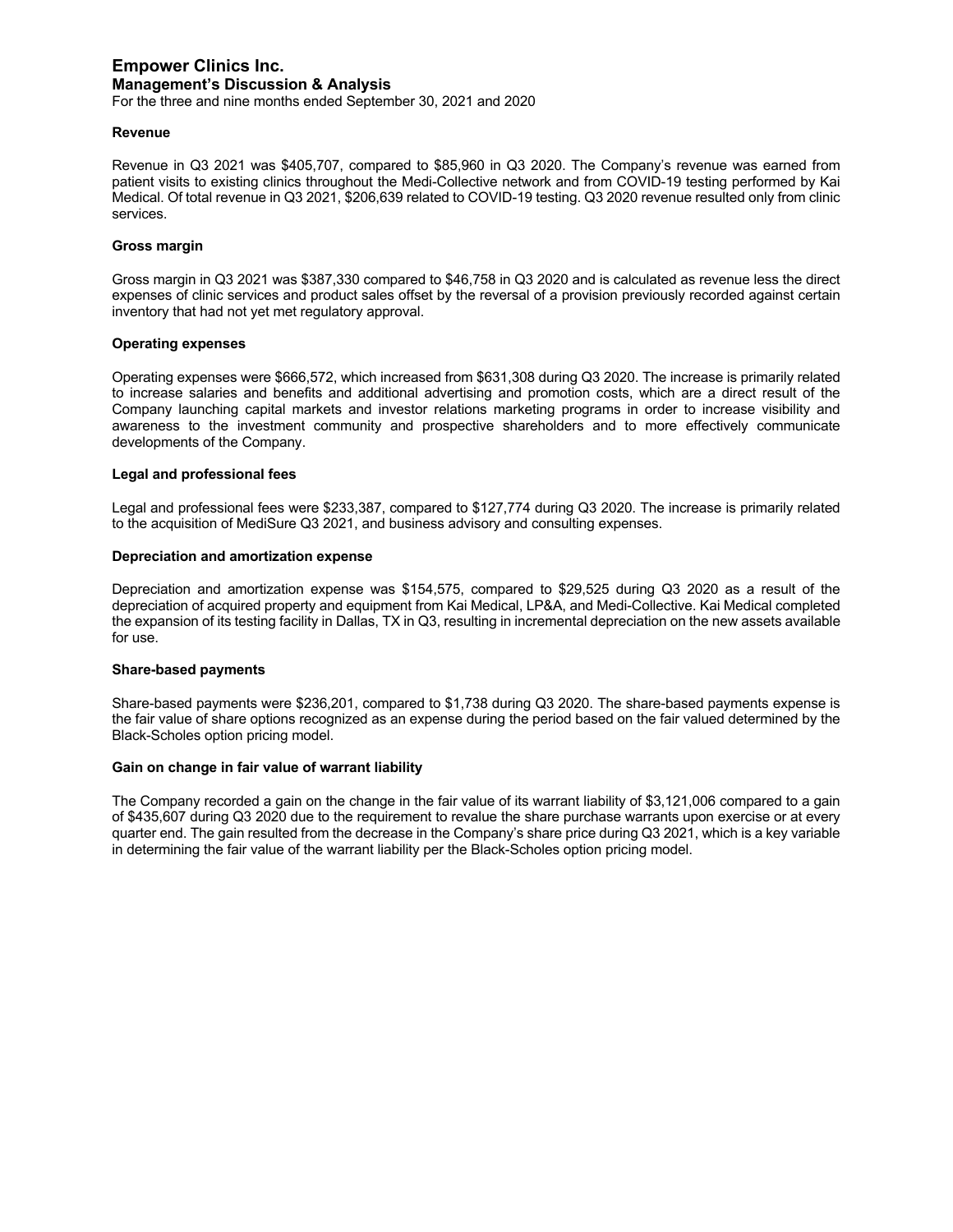For the three and nine months ended September 30, 2021 and 2020

#### **Third Quarter Cash Flows**

|                                                                    | Q3 2021          | Q3 2020         |
|--------------------------------------------------------------------|------------------|-----------------|
| Net cash used in operating activities from continuing operations   | S<br>(1,233,970) | \$<br>(441,533) |
| Net cash used in operating activities from discontinued operations | (55, 415)        | (92, 608)       |
| Net cash used in investing activities                              | (1,670,443)      | (127,446)       |
| Net cash (used in) provided by financing activities                | (68, 218)        | 468,191         |
| Effects of foreign exchange on cash                                | (3,311)          |                 |
| Decrease in cash                                                   | (3,031,357)      | (193,396)       |

Review of cash flow from continuing operations Q3 2021 compared to Q3 2020:

Cash used in operating activities was \$1,233,970 compared to \$441,553 during Q3 2020. Significant drivers of the change relate to additional operating expenses resulting from ramping up operations, partially offset by increased service revenues generated from the acquisition of Kai Medical and LP&A as well as additional legal and professional fees incurred.

Cash used in investing activities was \$1,670,443, compared to \$127,446 during Q3 2020. The drivers of the increase are the cash consideration in the acquisition of MediSure in the amount of \$799,620 and capital expenditures related to the build out of the Kai Medical laboratory expansion.

Cash used in financing activities in Q3 2021 was \$68,218, compared to cash provided by financing activities of \$468,191 in Q3 2020. Cash used in financing activities during Q3 2021 related primarily to scheduled lease payments. The Company made loan payments of \$55,367 and received cash from a small business loan in the amount of \$49,942. Cash provided in financing activities during Q3 2020 related to issuance of common shares offset by scheduled lease payments.

#### **Year-to-date Financial Review**

The following table summarizes the results of operations for the nine months ended September 30, 2021 and 2020

|                                                          | <b>YTD 2021</b> | <b>YTD 2020</b> |
|----------------------------------------------------------|-----------------|-----------------|
|                                                          |                 | S               |
| Revenue                                                  | 3,226,335       | 222,690         |
|                                                          |                 |                 |
| Gross margin                                             | 1,633,997       | 115,790         |
|                                                          |                 |                 |
| Operating expenses                                       | 2,293,524       | 1,180,072       |
| Legal and professional fees                              | 1,471,706       | 349,972         |
| Depreciation and amortization expense                    | 408.801         | 88,578          |
| Share-based payments                                     | 841,759         | 31,592          |
|                                                          |                 |                 |
| Loss from operations                                     | (3,381,793)     | (1,534,424)     |
| Loss (gain) on change in fair value of warrant liability | 19,721,807      | (475,539)       |
|                                                          |                 |                 |
| Gain on fair value change of conversion option           |                 | (2,795)         |
| Other expenses                                           | (93,370)        | 351,004         |
| Net loss from continuing operations                      | (23,010,230)    | (1,407,094)     |
| Net (loss) income from discontinued operations           | (512, 931)      | 26,778          |
|                                                          |                 |                 |
| Foreign currency translation adjustment                  | (3.223)         |                 |
| Comprehensive loss for the period                        | (23, 526, 384)  | (1,380,316)     |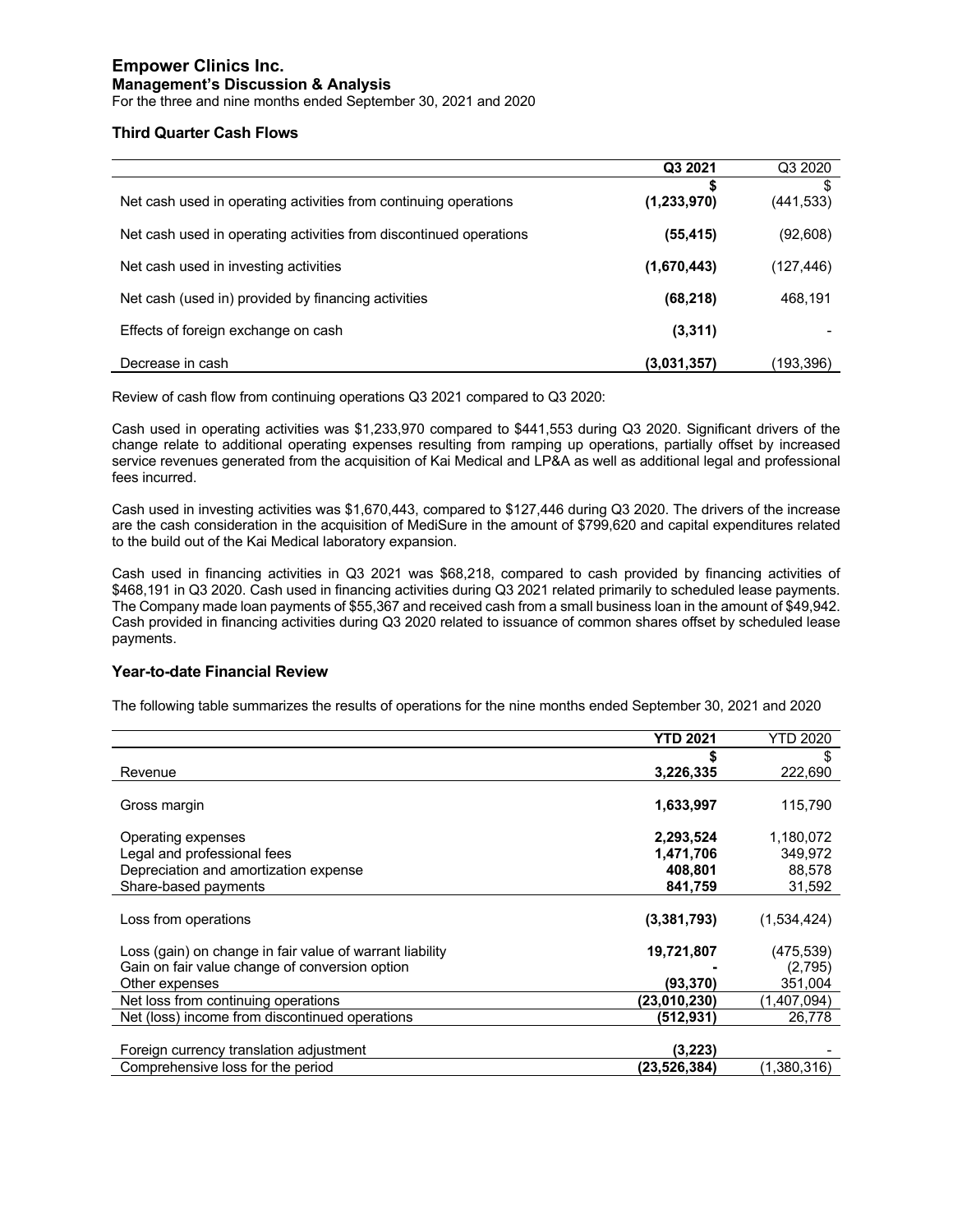For the three and nine months ended September 30, 2021 and 2020

#### **Total revenues**

Revenue for YTD 2021 was \$3,226,335, compared to \$222,690 in Q3 2020. The Company's revenue was earned from patient visits to existing clinics throughout the Medi-Collective network and from COVID-19 testing performed by Kai Medical. Of total revenue in YTD 2021, \$2,298,417 related to COVID-19 testing and \$177,220 related to the sale of diabetes testing equipment. The remaining revenue of \$750,698 resulted from patient visits at clinics.

#### **Gross margin**

Gross margin was \$1,633,997 (YTD 2020 - \$115,790) and is calculated as revenue less the direct expenses of clinic services and product sales of \$1,592,338 (YTD 2020 - \$106,900). These costs represent physician and clinic support staff expenses that are required to operate the clinics and provide patient consulting services. The costs also include laboratory testing supplies and labour provided through Kai Medical and cost of diabetes testing equipment sold through MediSure. The Company continues to monitor and improve its operational controls to align labor cost with direct patient consultations.

#### **Operating expenses**

Operating expenses were \$2,293,524, which increased from \$1,180,072 for the nine months ended September 30, 2020. The increase is primarily related to additional salaries and benefits and advertising and promotion costs, which are a direct result of the Company launching capital markets and investor relations marketing programs in order to increase visibility and awareness to the investment community and prospective shareholders and to more effectively communicate developments of the Company.

#### **Legal and professional fees**

Legal and professional fees were \$1,471,705, compared to \$349,970 during YTD 2020. The increase is primarily related to the acquisition of MediSure Q3 2021, the Company's planning and efforts to structure the sale of Sun Valley, and business advisory and consulting expenses.

#### **Depreciation and amortization expense**

Depreciation and amortization expense was \$408,801, compared to \$88,578 during YTD 2020 as a result of the depreciation of acquired property and equipment from Kai Medical and LP&A and the Company's continued investment into state-of-the-art testing equipment and the build out of Kai Medical's laboratory expansion.

#### **Share-based payments**

Share-based payments were \$841,759, compared to \$31,592 during YTD 2020. The share-based payments expense is the fair value of share options recognized as an expense during the period based on the fair valued determined by the Black-Scholes option pricing model.

#### **Gain on change in fair value of warrant liability**

The Company recorded a loss on the change in the fair value of the warrant liability of \$19,721,807 compared to a gain of \$475,539 during YTD 2020 due to the requirement to re-value the share purchase warrants upon exercise or at every quarter end. The loss resulted from the significant increase in the Company's share price during the first half of fiscal 2021, which is a key variable in determining the fair value of the warrant liability per the Black-Scholes option pricing model.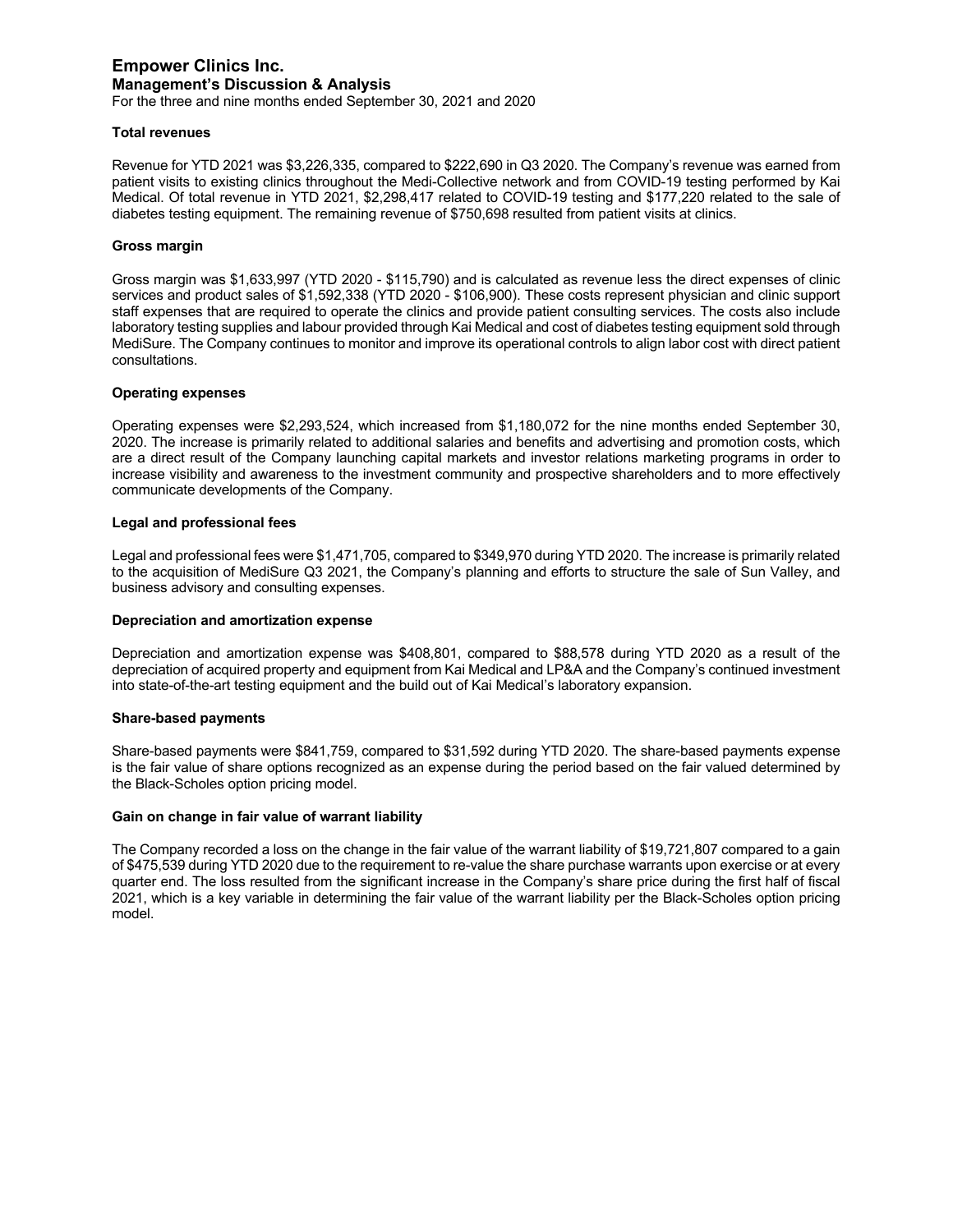For the three and nine months ended September 30, 2021 and 2020

#### **Year-to-date Cash Flows**

|                                                                                     | <b>YTD 2021</b> | <b>YTD 2020</b> |
|-------------------------------------------------------------------------------------|-----------------|-----------------|
| Net cash used in operating activities from continuing operations                    | (2,845,242)     | S<br>(722,780)  |
| Net cash (used in) provided by operating activities from discontinued<br>operations | (427, 632)      | 191,286         |
| Net cash used in investing activities                                               | (2, 416, 356)   | (127,446)       |
| Net cash provided by financing activities                                           | 2,963,216       | 592,326         |
| Effects of foreign exchange on cash                                                 | (3,223)         |                 |
| Decrease in cash                                                                    | (2,729,237)     | (66, 614)       |

Cash used in operating activities in YTD 2021 was \$2,845,242 compared \$722,780 in the nine months ended September 30, 2020. Significant drivers of the change relate to additional operating expenses resulting from ramping up operations, partially offset by increased service revenues generated from the acquisition of Kai Medical and LP&A as well as additional legal and professional fees incurred resulting from efforts to structure the sale of Sun Valley and for the acquisition of MediSure.

Cash used in investing activities in YTD 2021 was \$2,416,356, compared to \$127,446 in the nine months ended September 30, 2020. The drivers of the increase are the cash consideration in the acquisition of MediSure in the amount of \$799,620 and capital expenditures related to the build out of the Kai Medical laboratory expansion and equipment as well as leasehold improvements under construction related to unopened Medi-Collective clinics.

Cash provided by financing activities in YTD 2021 was \$2,963,216, compared to \$592,326 in the nine months ended September 30, 2020. The major components of cash provided by financing activities in YTD 2021 were \$4,315,587 of cash received from warrants exercises offset by the repayment of loans payable of \$965,971, repayment of notes payable of \$553,324, and scheduled lease payments of \$212,409. Cash provided by financing activities in YTD 2020 consisted of \$751,579 from the issue of shares, and \$29,987 from the advance of a loan, offset by scheduled lease payments of \$185,242.

## **Summary Of Quarterly Results**

|                                              | Q3 2021 | Q <sub>2</sub> 2021 | Q1 2021   | Q4 2020   |
|----------------------------------------------|---------|---------------------|-----------|-----------|
|                                              |         | \$                  | \$        |           |
| Total revenue                                | 406     | 862                 | 1.958     | 853       |
| Income (loss) from continuing operations (1) | 2,330   | (412)               | (24, 929) | (15, 685) |
| Income (loss) per share:                     |         |                     |           |           |
| Basic and diluted                            | 0.01    | (0.00)              | (0.08)    | (0.06)    |
| Cash dividends declared                      |         |                     |           |           |
| Total assets                                 | 12,121  | 10,771              | 11,139    | 9,230     |
|                                              |         |                     |           |           |
|                                              | Q3 2020 | Q2 2020             | Q1 2020   | Q4 2019   |
|                                              | \$      | \$                  | \$        | S         |
| Total revenue                                | 643     | 924                 | 789       | 625       |
| Loss from continuing operations (1)          | (460)   | (401)               | (521)     | (1942)    |
| Loss per share:                              |         |                     |           |           |
| Basic and diluted                            | (0.00)  | (0.00)              | (0.00)    | (0.02)    |
| Cash dividends declared                      |         |                     |           |           |
| Total assets                                 | 1.447   | 1.800               | 1.392     | 1.556     |

The following summarizes the quarterly results of the Company for the last eight most recently completed quarters:

(1) Results for prior periods have not been reclassified to discontinued operations.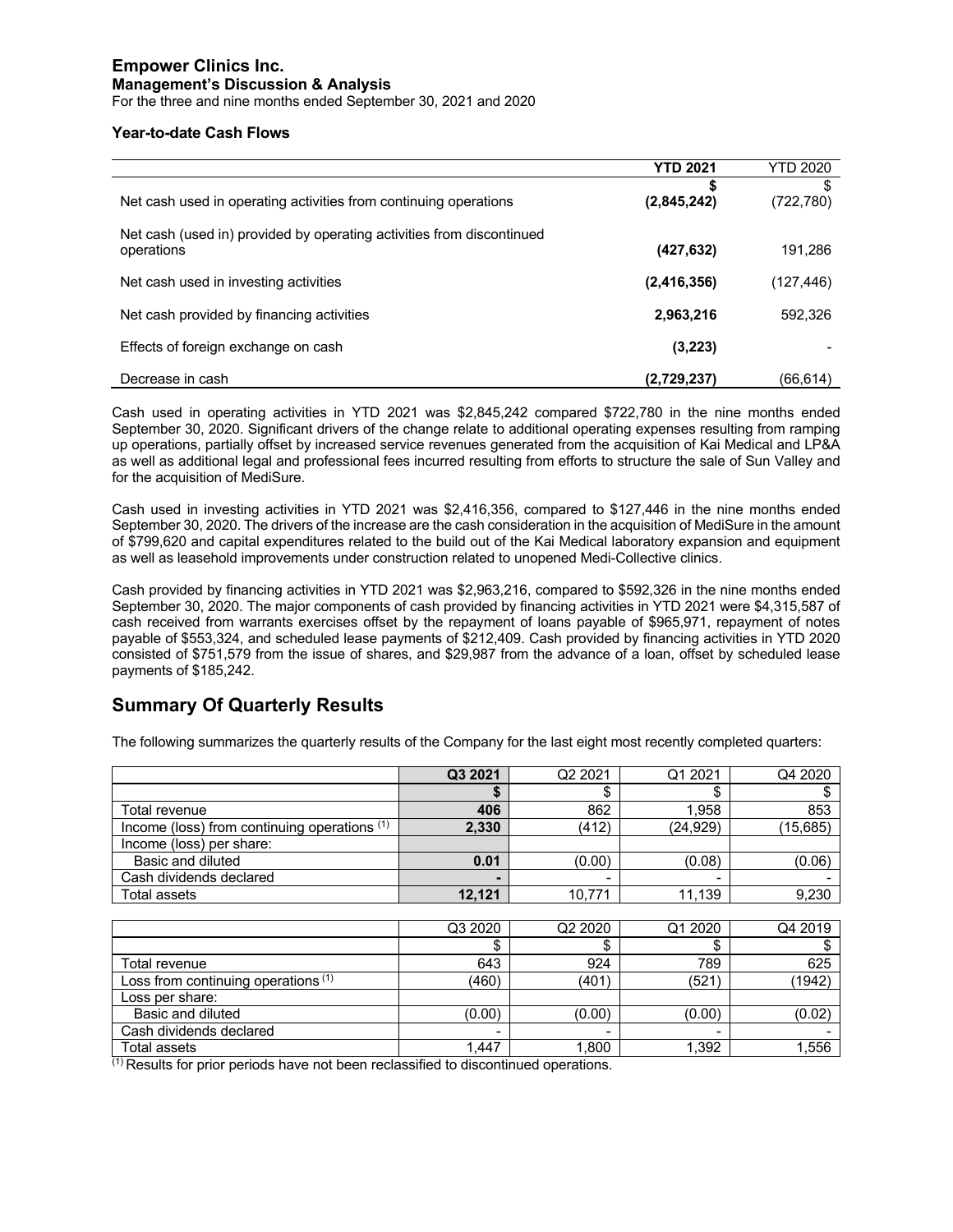For the three and nine months ended September 30, 2021 and 2020

The Company is expected to remain subject to many of the risks common to early-stage enterprises for the foreseeable future, including challenges related to laws, regulations, licensing, integrating and retaining qualified employees; making effective use of limited resources; achieving market acceptance of existing and future solutions; competing against companies with greater financial and technical resources; acquiring and retaining customers; and developing new solutions.

## **Non-GAAP Financial Measures**

Earnings before interest, taxes, depreciation, and amortization ("EBITDA") and Adjusted EBITDA are non-GAAP financial measures and accordingly they are not earnings measures recognized by IFRS and do not carry standard prescribed significance. Moreover, the Company's method for calculating Adjusted EBITDA may differ from that used by other companies using the same designation.

Accordingly, we caution readers that Adjusted EBITDA should not be substituted for determining net income (loss) as an indicator of operating results or as a substitute for cash flows from operating and investing activities. Management believes that, in addition to conventional measures prepared in accordance with IFRS, certain investors use this information to evaluate the Company's performance and ability to generate cash flow. Accordingly, presentation of these measures is to provide additional information and should not be considered in isolation or as a substitute for measures of performance prepared in accordance with IFRS.

The following table provides a reconciliation of Adjusted EBITDA to the consolidated financial statements:

|                                       | Q <sub>3</sub> | Q3         | YTD            | <b>YTD</b>  |
|---------------------------------------|----------------|------------|----------------|-------------|
|                                       | 2021           | 2020       | 2021           | 2020        |
|                                       | \$             | \$         | \$             | S           |
| Net income (loss) from continuing     |                |            |                |             |
| operations                            | 2,330,242      | (313, 622) | (23,010,230)   | (1,407,094) |
| Add (subtract):                       |                |            |                |             |
| Depreciation and amortization expense | 154,575        | 29,525     | 408,801        | 88,578      |
| Interest expense                      | 51,319         | 33,689     | 97.569         | 126,308     |
| Accretion expense                     | 8,151          | 15,828     | 18,761         | 360,924     |
| EBITDA (loss)                         | 2,544,287      | (234,580)  | (22, 485, 099) | (831,284)   |
| Share-based payments                  | 236,201        | 1,738      | 841,759        | 31,592      |
| Loss (gain) on fair value change of   |                |            |                |             |
| warrant liability                     | (3, 121, 006)  | (435.607)  | 19,721,807     | (475,539)   |
| Adjusted EBITDA loss                  | (340,518)      | (668,449)  | (1,921,533)    | (1,275,231) |

## **Liquidity And Capital Resources**

#### **Liquidity and going concern**

Liquidity risk is the risk that the Company will encounter difficulties in meeting obligations associated with its financial liabilities and other contractual obligations. The Company's strategy for managing liquidity is based on achieving positive cash flows from operations to internally fund operating and capital requirements.

Factors that may affect the Company's liquidity are continuously monitored. These factors include the number of patient visits, average patient spend per visit, number of COVID-19 tests performed, operating costs, capital costs, income tax refunds, foreign currency fluctuations, seasonality, market immaturity and a highly fluid environment related to state and federal law passage and regulations.

In the event that the Company is adversely affected by any of these factors and, as a result, the operating cash flows are not sufficient to meet the Company's working capital requirements there is no guarantee that the Company would be able to raise additional capital on acceptable terms to fund a potential cash shortfall. Consequently, the Company is subject to liquidity risk.

As at September 30, 2021, the Company has an accumulated deficit of \$53,601,791 (December 31, 2020 - \$30,078,630). The Company's operations are mainly funded with equity and debt financing, which is dependent upon many external factors, and thus funds may be difficult to raise when required. Management continues to evaluate the need for additional financing and is of the opinion that additional financing will be available to continue its planned activities in the normal course. Nonetheless, there is no assurance that the Company will be able to raise sufficient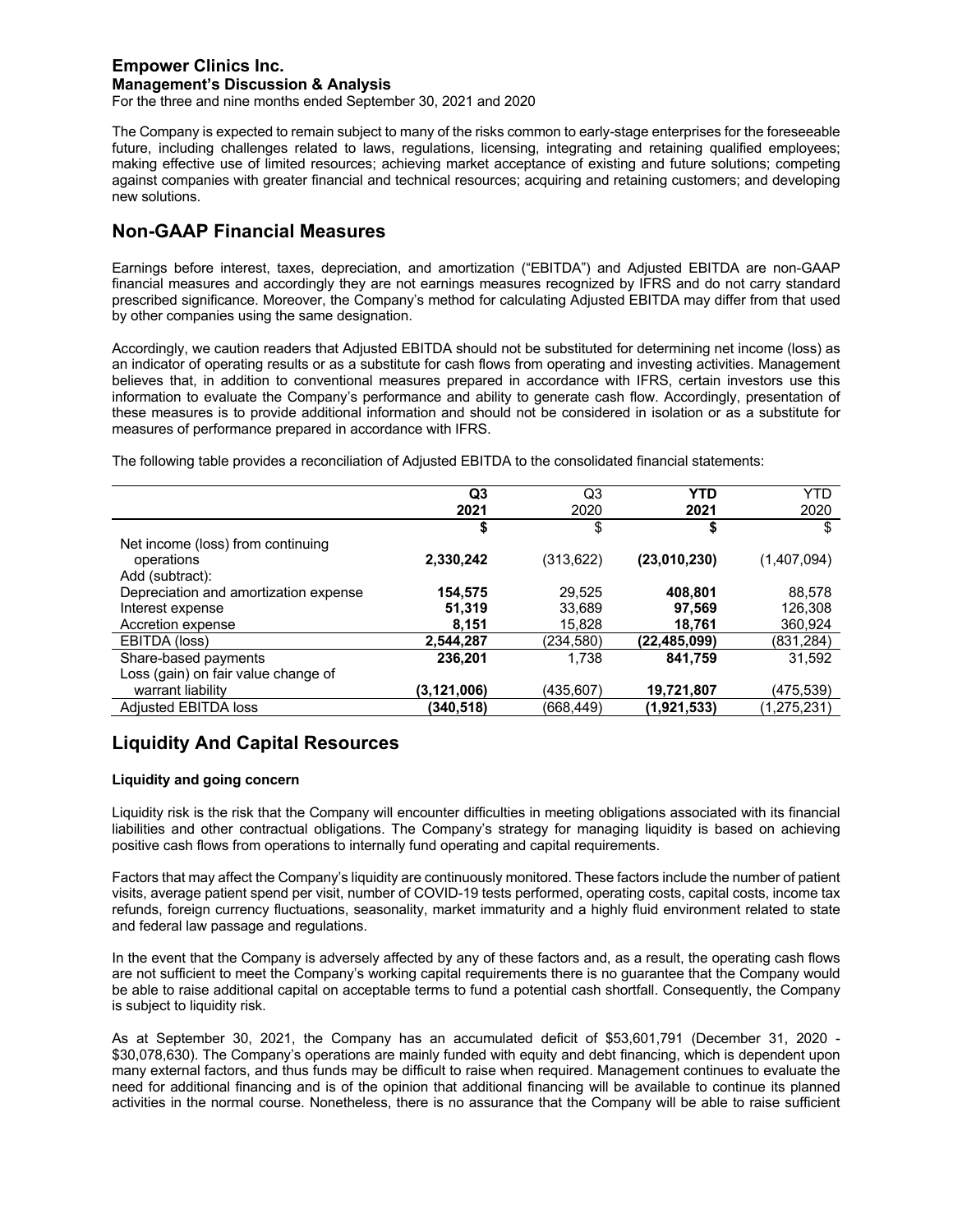For the three and nine months ended September 30, 2021 and 2020

funds in the future to complete its planned activities. The foregoing indicates the existence of a material uncertainty that may cast substantial doubt as to whether the Company would continue as a going concern and realize its assets and settle its liabilities and commitments in the normal course of business.

The Company's consolidated financial statements have been prepared on the basis of accounting principles applicable to a going concern, which assume the realization of assets and discharge of liabilities in the normal course of business. The consolidated financial statements do not give effect to any adjustments that would be necessary should the Company not be able to continue as a going concern. Such adjustments could be material.

The Company will need to procure additional financing in order to fund its ongoing operation. The Company intends to obtain such financing through equity financing, and there can be no assurance that the Company can raise the required capital it needs to build and expand as expected, nor that the capital markets will fund the business of the Company. Without this additional financing, the Company may be unable to achieve positive cash flow and earnings as quickly as anticipated, these uncertainties cast a significant doubt about the Company's ability to continue as a going concern.

#### **Contractual obligations**

|           | Less than 1 | $1 - 3$   | $4 - 5$ | After     |
|-----------|-------------|-----------|---------|-----------|
| Total     | year        | vears     | vears   | 5 years   |
|           |             |           |         |           |
| 3.446.662 | 3.446.662   |           |         |           |
| 1.628.191 | 178.822     | 451.430   | 188.223 | 809.716   |
| 169.271   | 169.271     |           |         |           |
| 1.900.518 | 443.839     | 790.101   | 362.219 | 304.359   |
| 259,270   | 259,270     |           |         |           |
| 7,403,912 | 4.497.864   | 1.241.531 | 550,442 | 1,114,075 |
|           |             |           |         |           |

 $<sup>(1)</sup>$  Consideration payable of \$58,907 to the sellers of LP&A, and \$200,363 to the seller of MediSure</sup>

The board of directors of the Company has overall responsibility for the establishment and oversight of the Company's risk management policies on an annual basis. The Company's board of directors identifies and evaluates the Company's financial risks and is charged with the responsibility of establishing controls and procedures to ensure financial risks are mitigated.

The Company's objectives when managing capital are to pursue and complete the identification and evaluation of assets, properties, or businesses with a view to acquisition. The Company does not have any externally imposed capital requirements to which it is subject.

The Company manages the capital structure and adjusts it in light of changes in economic conditions and the risk characteristics of the underlying assets. To maintain or adjust the capital structure, the Company may attempt to issue new common shares or adjust the amount of cash.

The Company's investment policy is to invest excess cash in investment instruments at high credit, quality financial institutions with terms to maturity selected with regards to the expected time of expenditures from continuing operations.

## **Off-Balance Sheet Arrangements**

The Company has not entered into any material off-balance sheet arrangements such as guarantee contracts, contingent interests in assets transferred to unconsolidated entities, derivative financial obligations or arrangements with respect to any obligations under a variable interest equity arrangement.

## **Related Party Transactions**

The Company's related parties include key management personnel and any transactions with such parties for goods and/or services that are made on regular commercial terms. During Q3 2021 and Q3 2020, the Company did not enter into any transactions with related parties outside of compensation to key management personnel as disclosed below.

Key management are those personnel having the authority and responsibility for planning, directing, and controlling the Company. Salaries and benefits, bonuses, and termination benefits are included in operating expenses and share-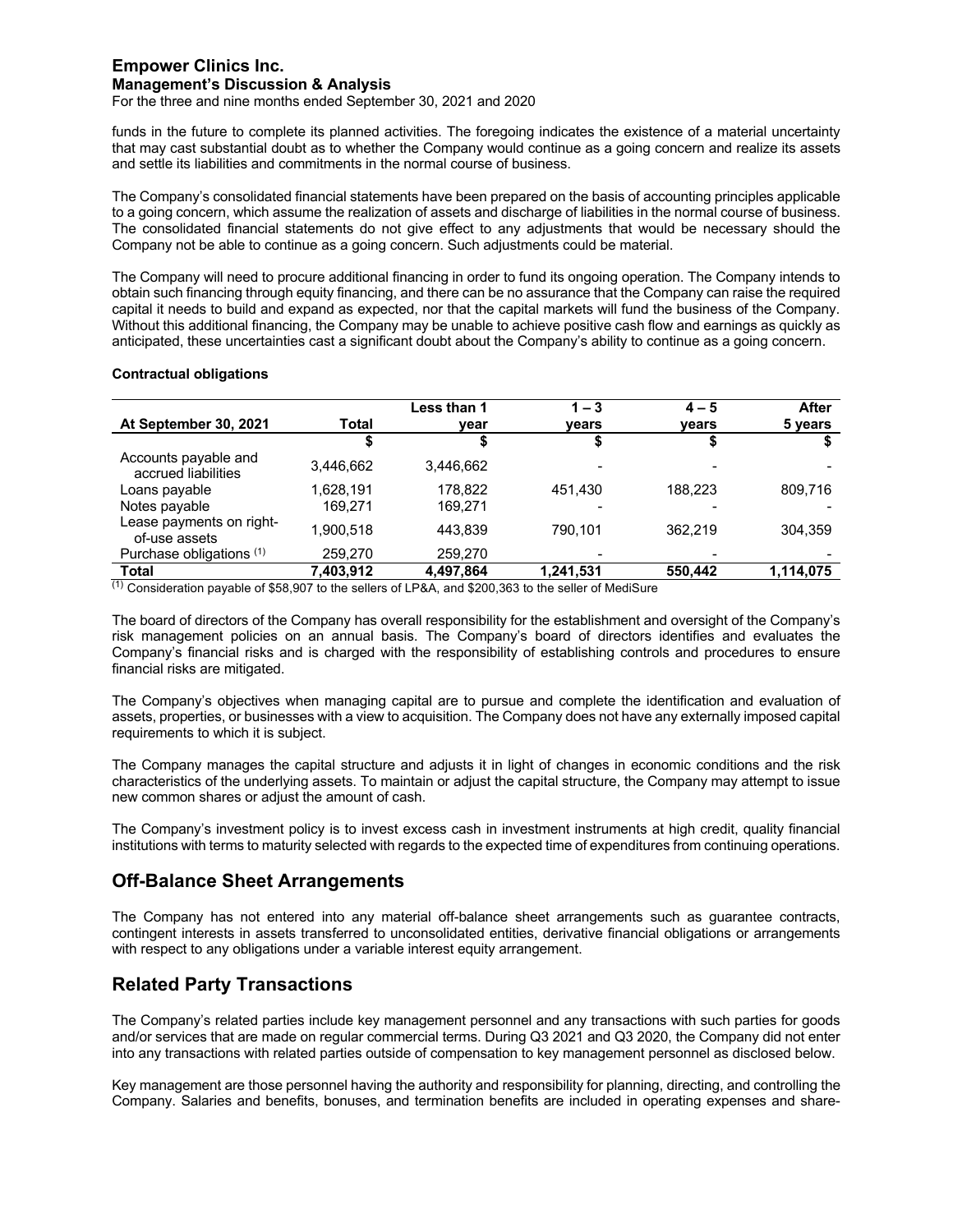For the three and nine months ended September 30, 2021 and 2020

based payments are recorded as share-based payment expense or share capital. Key management compensation includes:

|                       | Q3             | Q3      | YTD     | YTD     |
|-----------------------|----------------|---------|---------|---------|
|                       | 2021           | 2020    | 2021    | 2020    |
|                       |                |         |         |         |
| Salaries and benefits | 75.565         | 174.617 | 504.839 | 516.218 |
| Share-based payments  | $\blacksquare$ | 1.738   | 346,375 | 12.156  |
| Director's fees       | 7.500          | 3.750   | 20,000  | 11,250  |
|                       | 83.065         | 180,105 | 871.214 | 539.624 |

Included in salaries and benefits for Q3 2021 and YTD 2021 is \$nil and \$nil, respectively (2020 - \$61,846 and \$129,902, respectively) related to common shares awarded to the CEO during 2019 which vested YTD 2021.

As at September 30, 2021, \$156,344 (December 31, 2020 - \$157,055) is due to the CEO for salaries and benefits. The amounts are unsecured and due on demand.

As at September 30, 2021, share subscriptions receivable consists of \$745,531 (C\$980,000) due from the CEO for the exercise of 7,000,000 options at an exercise price of \$0.11 (C\$0.14). Share subscriptions receivable reduces shareholders' equity. The share subscriptions receivable has no specified interest or terms of repayment.

## **International Financial Reporting Standards**

The condensed interim consolidated financial statements have been prepared in accordance with IFRS as issued by the IASB, effective as of September 30, 2021. The Company's significant accounting policies are described in note 3 of the Company's annual consolidated financial statements for the years ended December 31, 2020, 2019 and 2018 and note 3 to the September 30, 2021 unaudited condensed interim consolidated financial statements.

## **Critical Accounting Policies and Estimates**

The preparation of the Company's consolidated financial statements in conformity with IFRS requires management to make estimates based on assumptions about future events that affect the reported amounts of assets and liabilities and disclosures of contingent assets and liabilities at the date of the financial statements and the reported amounts of revenues and expenses during the reporting period.

The estimates and associated assumptions are based on historical experience and various other factors that are believed to be reasonable under the circumstances, the results of which form the basis of making the judgements about carrying values of assets and liabilities that are not readily apparent from other sources. Actual results could differ from those estimates.

The estimates and underlying assumptions are reviewed on an ongoing basis. Revisions to accounting estimates are recognized prospectively in the period in which the estimate is revised. Management has made the following critical judgements and estimates:

Management considers the policies described in note 3 of the annual consolidated financial statements for the years ended December 31, 2020, 2019 and 2018, and note 3 to the September 30, 2021 unaudited condensed interim consolidated financial statements to be the most critical in understanding the judgements that are involved in the preparation of the Company's consolidated financial statements and the uncertainties that could impact its results of operations, financial condition, and cash flows.

## **Changes in Accounting Standards**

The accounting policies applied in the preparation of the Company's consolidated financial statements for the three and nine months ended September 30, 2021 and 2020, are consistent with those applied and disclosed in note 3 to the Company's annual consolidated financial statements for the years ended December 31, 2020, 2019 and 2018.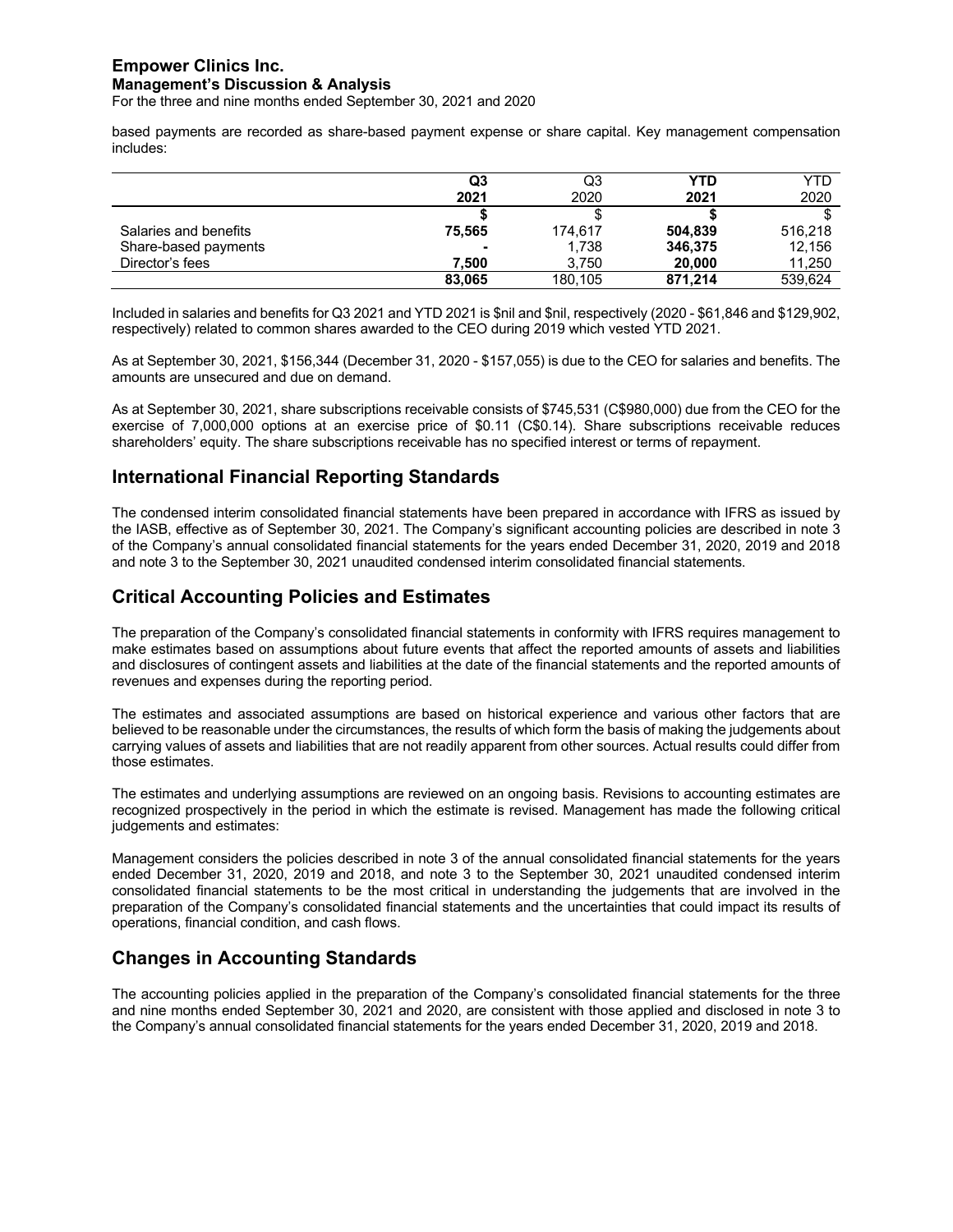For the three and nine months ended September 30, 2021 and 2020

## **Outstanding Share Data**

The authorized capital of the Company consists of an unlimited number of common shares without par value. The Company had the following securities outstanding as at the date of this MD&A:

| 339.288.771 |
|-------------|
| 6.559.459   |
| 12,169,097  |
|             |

## **Risks And Uncertainties**

For a detailed listing of the risk factors faced by the Company, please refer to the Company's MD&A for the year ended December 31, 2020, 2019 and 2018 and the Company's most recently available Annual Information Filing on SEDAR (www.sedar.com).

## **Financial Instruments and Other Instruments**

The Company's financial instruments consist of cash, accounts payable and accrued liabilities and due to related parties, convertible debt and loans payable. Cash is classified as fair value through profit or loss and recorded at fair value. Accounts payable and accrued liabilities, due to related parties and shareholder's loan are classified as other current liabilities. The fair value of cash, accounts payable and accrued liabilities, and due to related parties are equal to their carrying value due to their short-term maturity. Unless otherwise noted, it is management's opinion that the Company is not exposed to significant interest, currency or credit risks arising from these financial instruments. The fair value of arms-length financial instruments approximates their carrying value due to the relatively short term to maturity.

## **Cautionary Note Regarding Forward Looking Statements**

This MD&A contains certain information that may constitute "forward-looking information" and "forward-looking statements" (collectively, "forward-looking statements") which are based upon the Company's current internal expectations, estimates, projections, assumptions and beliefs. Such statements can be identified by the use of forwardlooking terminology such as "expect," "likely", "may," "will," "should," "intend," or "anticipate", "potential", "proposed", "estimate" and other similar words, including negative and grammatical variations thereof, or statements that certain events or conditions "may" or "will" happen, or by discussions of strategy. Forward-looking statements include estimates, plans, expectations, opinions, forecasts, projections, targets, guidance, or other statements that are not statements of fact. The forward-looking statements included in this MD&A are made only as of the date of this MD&A.

Forward-looking statements in this MD&A include, but are not limited to, statements with respect to:

- licensing risks;
- regulatory risks;
- change in laws, regulations and guidelines;
- market risks;
- expansion of facilities;
- history of net losses; and
- competition.

Certain of the forward-looking statements and forward-looking information and other information contained herein concerning the medical cannabis industry and the general expectations of the Company concerning the medical cannabis industry and concerning the Company are based on estimates prepared by the Company using data from publicly available governmental sources as well as from market research and industry analysis and on assumptions based on data and knowledge of this industry which the Company believe to be reasonable. While the Company is not aware of any misstatement regarding any industry or government data presented herein, the medical cannabis industry involves risks and uncertainties that are subject to change based on various factors and the Company has not independently verified such third-party information. Although the Company believes that the expectations reflected in such forward-looking statements are reasonable, it can give no assurance that such expectations will prove to have been correct. The Company's forward-looking statements are expressly qualified in their entirety by this cautionary statement. In particular, but without limiting the foregoing, disclosure in this MD&A under "*Business Overview*" as well as statements regarding the Company's objectives, plans and goals, including future operating results, economic